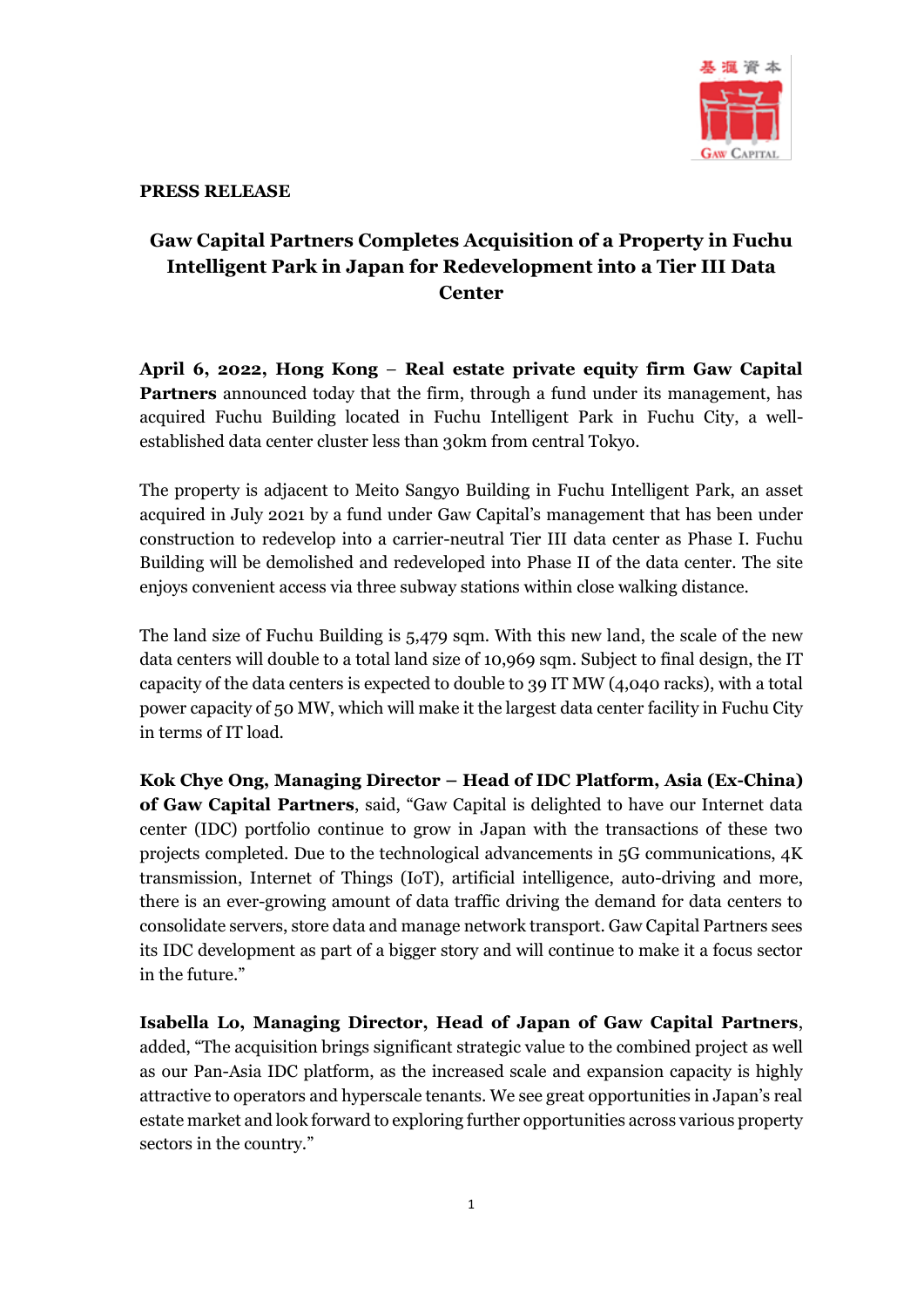

Gaw Capital Partners entered the Japan market in 2014 through its first investment in Hyatt Regency Osaka and successfully exited as the second largest hotel deal in Osaka in 2016. Additional properties in Japan under Gaw Capital Partners' portfolio include Aoyama Building in Tokyo, H Beauty & Youth Flagship Store in Tokyo, Renaissance Okinawa Resort and Coco Garden Resort in Okinawa, Minatomirai Center Building in Yokohama, a residential portfolio located in Tokyo, Osaka, Kyoto, Sapporo, Nagoya and Yokohama, Toyobo Building in Osaka, Matsushita IMP Building in Osaka, and a portfolio of 18 office assets primarily in Tokyo.

Gaw Capital Partners was named 'Alternatives Investor of the Year: Asia' at the PERE Awards 2021 after receiving the largest number of votes in a public ballot of the real estate industry. In recent years, IDC has been a focus sector for Gaw Capital Partners as the data center industry is one of the cornerstones of the digital economy, which is growing rapidly with broad prospects. The firm was also highlighted for launching two data center platforms in China and one in pan-Asia. In September 2020, the firm closed fundraising for its first IDC platform, which invested in a portfolio of projects in partnership with IDC developers and operators in China, bringing the total equity raised to approximately US\$1.3 billion with the aim to build "green, efficient, innovative and recyclable" data center clusters.

- End -

### **About Gaw Capital Partners**

Gaw Capital Partners is a uniquely positioned private equity fund management company focusing on real estate markets in Asia Pacific and other high barrier-to-entry markets globally.

Specializing in adding strategic value to under-utilized real estate through redesign and repositioning, Gaw Capital runs an integrated business model with its own in-house asset management operating platforms in commercial, hospitality, property development, logistics, IDC and education. The firm's investments span the entire spectrum of real estate sectors, including residential development, offices, retail malls, serviced apartments, hotels, logistics warehouses and IDC projects.

Gaw Capital has raised seven commingled funds targeting the Greater China and APAC regions since 2005. The firm also manages value-add/opportunistic funds in Vietnam and the US, a Pan-Asia Hospitality Fund, a European Hospitality Fund, a Growth Equity Fund and provides services for separate account direct investments globally.

Since 2005, Gaw Capital has commanded assets of US\$32.6 billion under management as of Q3 2021.